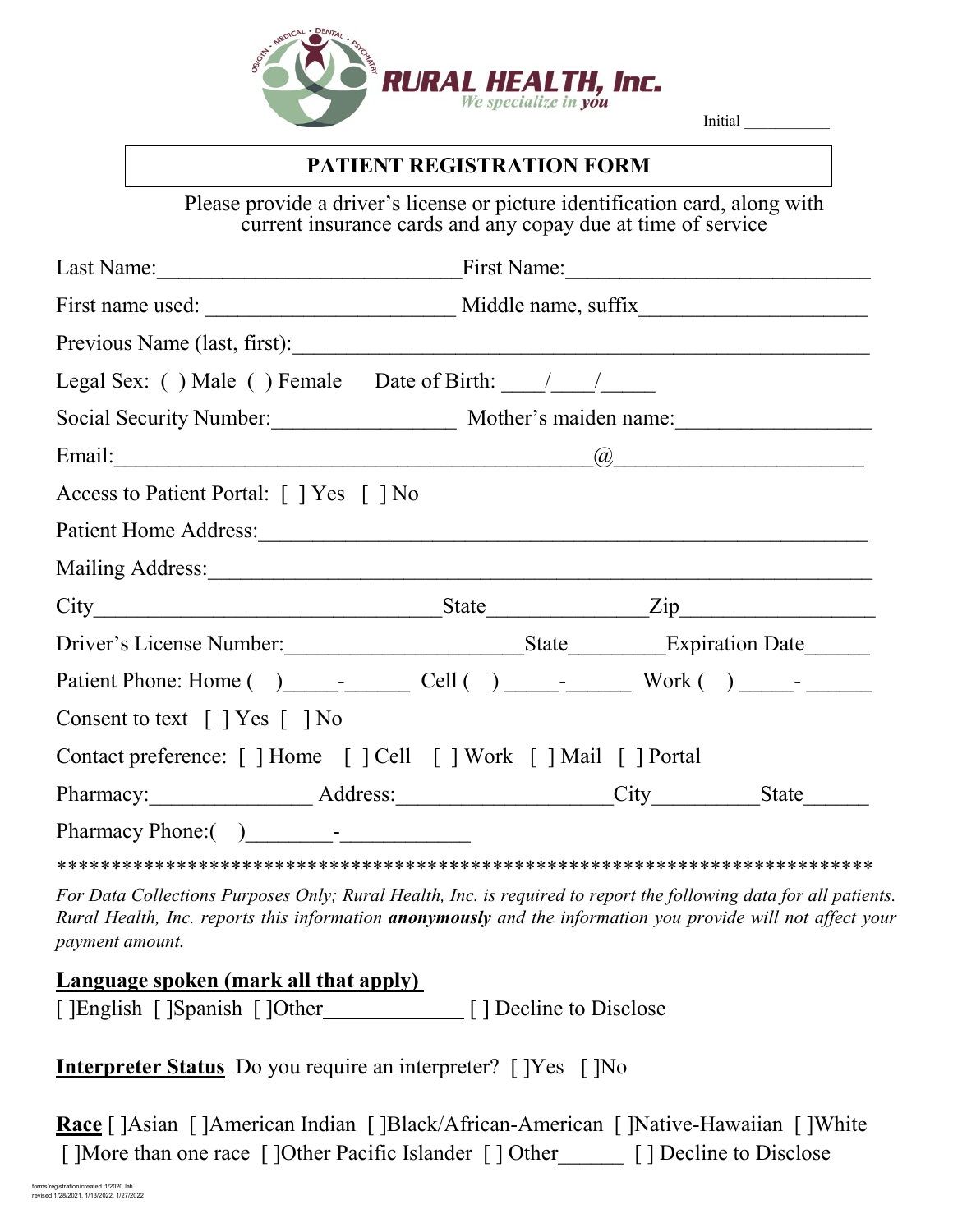**Ethnicity** [ ]Hispanic or Latino [ ]Not Hispanic or Latino [ ]Declined to Disclose

**Marital Status** [ ]Unknown [ ]Married [ ]Single [ ]Divorced [ ]Separated [ ]Widowed [ ]Partner

**Sexual Orientation** [ ]Lesbian gay or homosexual [ ]Straight or heterosexual [ ]Don't know [ ]Bisexual [ ]Something else, please describe \_\_\_\_\_\_\_\_\_\_\_\_\_\_\_\_ [ ]Choose not to disclose

**Gender Identity** [ ]Identify as a Male [ ]Identify as a Female [ ]Choose not to disclose [ ]Transgender Male/Female-to-Male (FTM) [ ]Transgender Female/Male-to-Female (MTF) [ ]Gender non-conforming (neither exclusively male or female)

[ ]Additional gender category/other/please specify

**Assigned sex at birth** [ ]Male [ ]Female [ ]Choose not to disclose [ ]Unknown

**Pronouns** [ ]he/him [ ]she/her [ ]they/them

## **Homebound** [ ]Yes [ ]No

*Homebound if defined as; needing help of another person or medical equipment such as crutches, a walker, or a wheelchair to leave your home, or your doctor believes that your health or illness could get worse if you leave your home.*

**Agricultural Worker** [ ]Yes [ ]No [ ]Patient Declined \*Migrant/Seasonal Status [ ] Migrant *(A person/dependent whose principle employment has been in agriculture within The 24 months and has had to establish a temporary home for the purpose of such employment)* [ ] Seasonal *(A person/dependent whose principle employment has been in agriculture on a seasonal basis and has not had to establish a temporary home for the purpose of such employment)*

**Homeless Status** [ ]Yes [ ]No [ ] Patient Declined [ ]Doubling up [ ]Homeless Shelter [ ]Street [ ]Transitional [ ]Other [ ]Unknown

**Veteran Status** [ ]Yes [ ]No [ ]Patient Declined

**Housing Status** [ ]Public Housing [ ]Not in Public Housing [ ]Patient Declined

**How did you hear about us?** [ ]Advertising [ ]Primary Care Physician [ ] Specialist Physician [ ]Word of Mouth [ ]Patient in the Practice [ ]Hospital [ ]Insurance Company [ ]Existing Patient [ ]Other please specify if other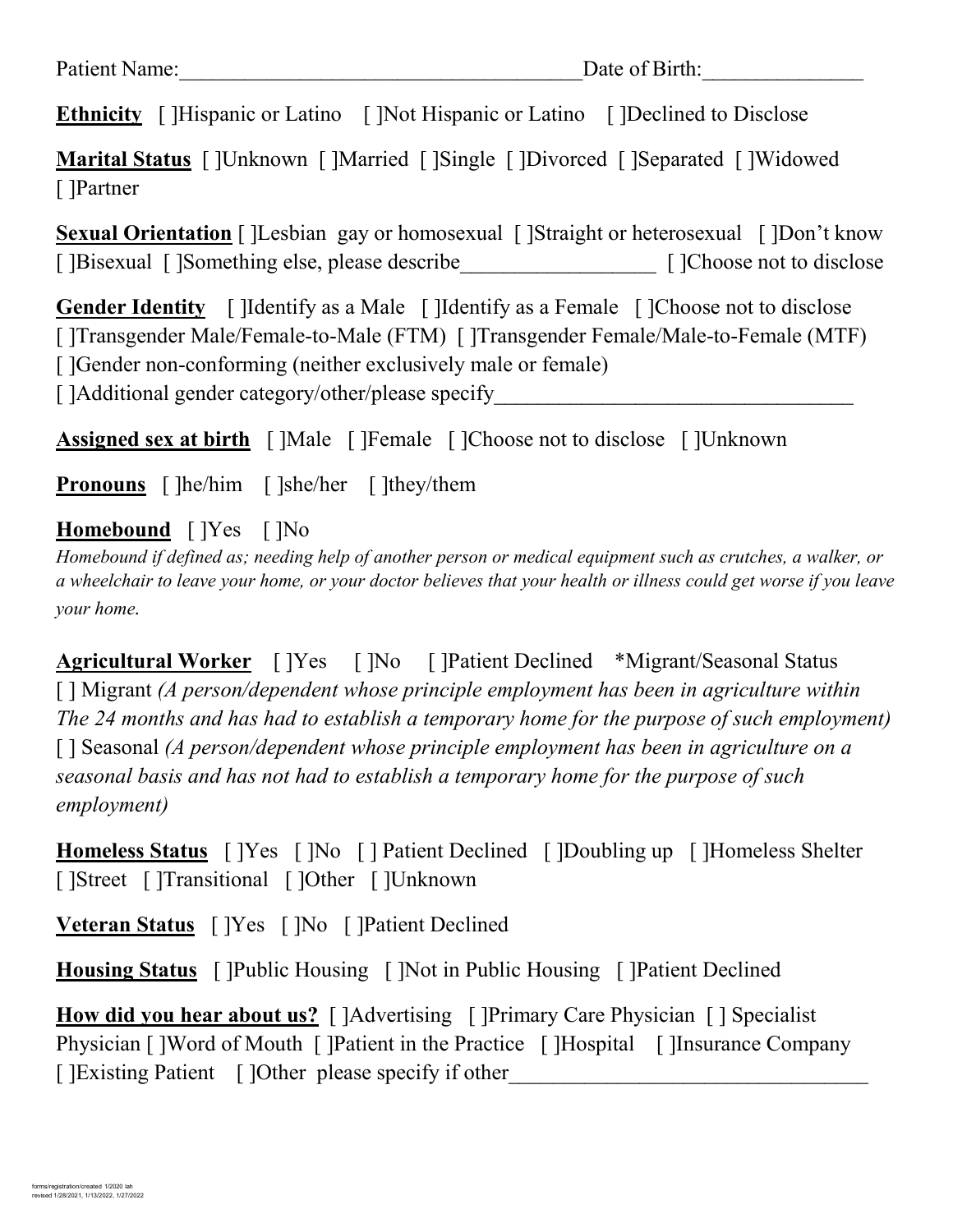# **Employer Information**

|                          | Employment Status: [ ]Full Time [ ]Part Time [ ]Retired [ ]Student [ ]Other     |             |                                                                                                 |
|--------------------------|---------------------------------------------------------------------------------|-------------|-------------------------------------------------------------------------------------------------|
| <b>Emergency Contact</b> |                                                                                 |             |                                                                                                 |
|                          |                                                                                 |             |                                                                                                 |
|                          |                                                                                 |             | Relationship to Patient: _______________Emergency Contact Number: () ____________               |
| <b>Next of Kin</b>       |                                                                                 |             |                                                                                                 |
|                          |                                                                                 |             | Name: Relationship: Phone: ()                                                                   |
| <b>Guardian</b>          |                                                                                 |             |                                                                                                 |
|                          |                                                                                 |             |                                                                                                 |
|                          |                                                                                 |             |                                                                                                 |
|                          | RELATIONSHIP TO PATIENT   Self (skip to next section)   Spouse   Parent   Other |             | <b>RESPONSIBLE PARTY INFORMATION</b> (Guarantor) Person to be billed, if other than the patient |
| Last Name:               |                                                                                 | First Name: |                                                                                                 |
|                          | SSN#: - - - - - Date of Birth: / / / Gender: []Male []Female                    |             |                                                                                                 |
|                          |                                                                                 |             |                                                                                                 |
|                          | City: State: Zip Code:                                                          |             |                                                                                                 |
|                          |                                                                                 |             |                                                                                                 |
|                          |                                                                                 |             |                                                                                                 |
| City:                    | State: $\angle Zip$                                                             |             |                                                                                                 |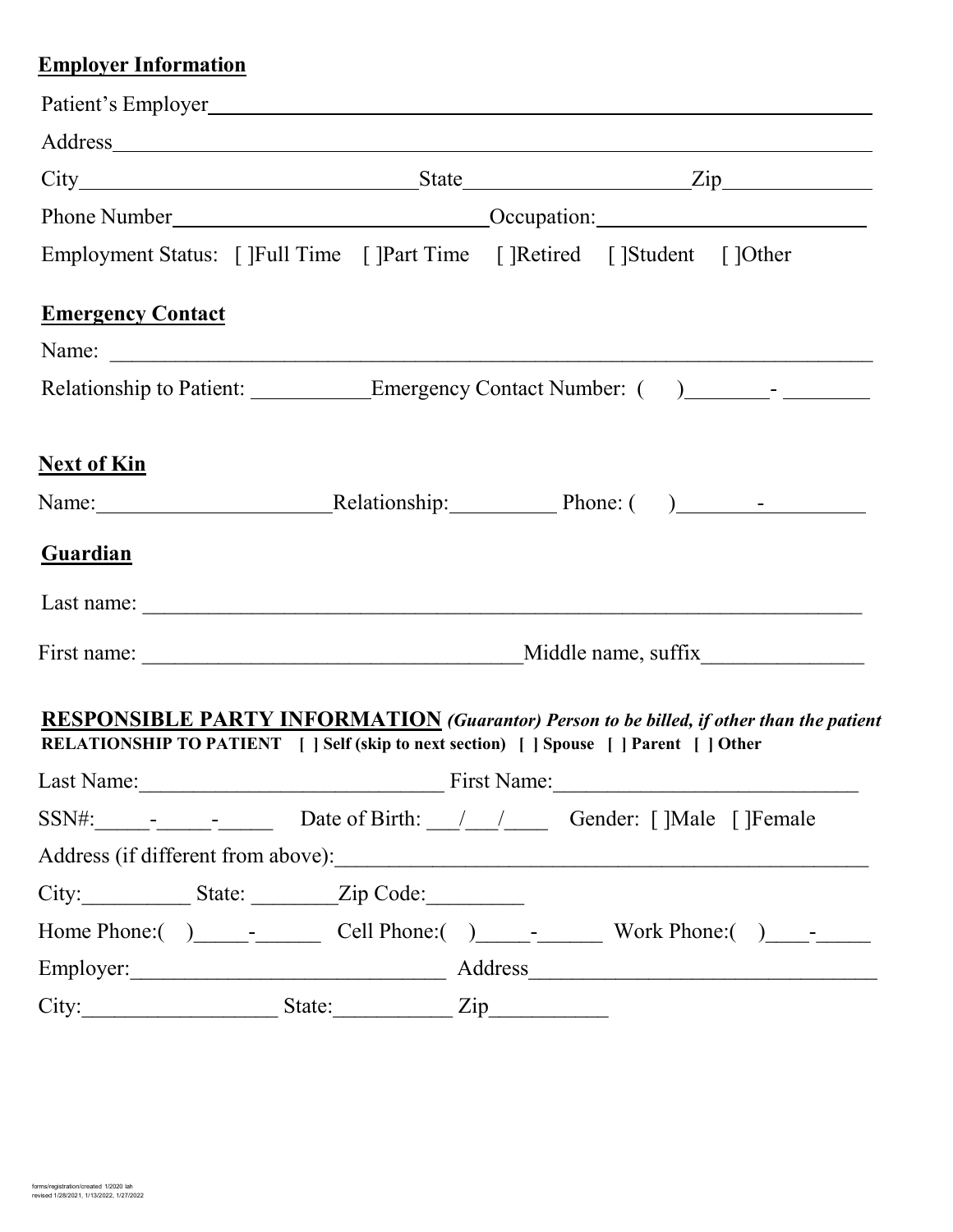### **MEDICAL \* INSURANCE INFORMATION**

| [ ] No Insurance [ ]Medicaid/Illinois/MCO [ ]Medicare [ ]Other (Private/Commercial) [ ] Slide Fee Program |  |  |  |  |
|-----------------------------------------------------------------------------------------------------------|--|--|--|--|
| ❖ PRIMARY INSURANCE                                                                                       |  |  |  |  |
| <b>Patient's Relationship to Policy Holder:</b> [] Self [] Spouse [] Child [] Other                       |  |  |  |  |
| Policy Number:<br>Plan Name:                                                                              |  |  |  |  |
| Group Number: Policy Holder Name:                                                                         |  |  |  |  |
| Policy Holders Date of Birth:<br>and the state of the state of                                            |  |  |  |  |
| Effective Date (if known):<br>Co-pay Amount \$                                                            |  |  |  |  |
| Employer:<br>Phone: (                                                                                     |  |  |  |  |
| <b>Employer Address</b><br>City:<br>State:<br>Zip:                                                        |  |  |  |  |
|                                                                                                           |  |  |  |  |

## **SECONDARY INSURANCE**

| [] None-skip to next section [] Medicaid/Illinois/MCO [] Medicare [] Other (Private/Commercial) |                                                                                  |  |  |  |
|-------------------------------------------------------------------------------------------------|----------------------------------------------------------------------------------|--|--|--|
| <b>Patient's Relationship to Policy Holder:</b> [ ] Self [ ]Spouse [ ]Child [ ]Other            |                                                                                  |  |  |  |
| Plan Name:                                                                                      | Policy Number:                                                                   |  |  |  |
| Group Number:<br>Policy Holder Name:                                                            |                                                                                  |  |  |  |
| Policy Holder SSN#:<br>Employer:                                                                | Policy Holders Date of Birth:<br><b>Service Contract</b><br>۰.<br>Phone: $( )$ - |  |  |  |

### **DENTAL \* INSURANCE INFORMATION**

 **[ ] No Insurance [ ]Medicaid/Illinois/MCO [ ]Medicare [ ]Other (Private/Commercial) [ ] Slide Fee Program**

## **PRIMARY INSURANCE**

| ○ Patient's Relationship to Policy Holder: [ ]Self [ ]Spouse [ ]Child [ ]Other |  |
|--------------------------------------------------------------------------------|--|
|--------------------------------------------------------------------------------|--|

| Plan Name:                         | Policy Number:                        |  |  |  |
|------------------------------------|---------------------------------------|--|--|--|
| Group Number:                      | Policy Holder Name:                   |  |  |  |
| Policy Holder SSN#:                | Policy Holders Date of Birth:         |  |  |  |
| Effective Date <i>(if known)</i> : | Co-pay Amount \$                      |  |  |  |
| Employer:                          | Phone: (                              |  |  |  |
| <b>Employer Address</b>            | $\overline{Z}$ ip:<br>City:<br>State: |  |  |  |

## **SECONDARY INSURANCE**

 **[ ] None-skip to next section [ ]Medicaid/Illinois/MCO [ ] Medicare [ ] Other (Private/Commercial)** 

| ○ Patient's Relationship to Policy Holder: [ ]Self [ ]Spouse [ ]Child [ ]Other |  |  |  |
|--------------------------------------------------------------------------------|--|--|--|
|                                                                                |  |  |  |

| Plan Name:          | Policy Number:                                            |  |  |
|---------------------|-----------------------------------------------------------|--|--|
| Group Number:       | Policy Holder Name:                                       |  |  |
| Policy Holder SSN#: | Policy Holders Date of Birth:<br>$\blacksquare$<br>$\sim$ |  |  |
| Employer:           | Phone: (<br>$\,$ $\,$                                     |  |  |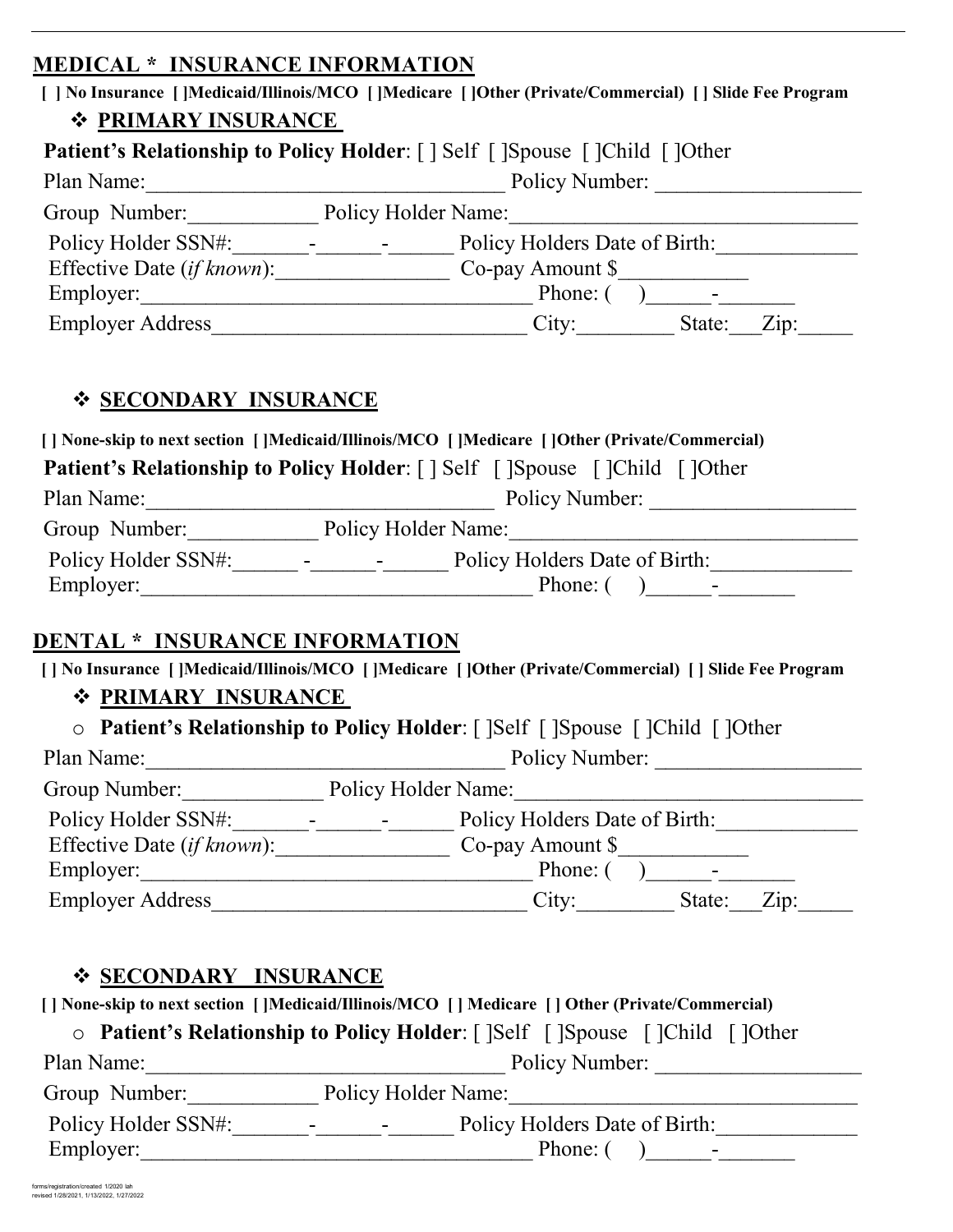## **INCOME INFORMATION**

#### **State your household income in one of the following categories listed below**  *[ ] Choose not to* **provide household income**

|                                                                                                                                                                                                                                            | Weekly \$                                             | <b>Monthly \$</b>                                                                                         |                                                                   |                                                      | <b>Yearly/Annual \$</b>                                 |                                                                                                                                                               |
|--------------------------------------------------------------------------------------------------------------------------------------------------------------------------------------------------------------------------------------------|-------------------------------------------------------|-----------------------------------------------------------------------------------------------------------|-------------------------------------------------------------------|------------------------------------------------------|---------------------------------------------------------|---------------------------------------------------------------------------------------------------------------------------------------------------------------|
|                                                                                                                                                                                                                                            |                                                       |                                                                                                           | <u><b>Income Information – required by federal government</b></u> |                                                      |                                                         |                                                                                                                                                               |
|                                                                                                                                                                                                                                            |                                                       | How many family members live in your home?                                                                |                                                                   |                                                      |                                                         |                                                                                                                                                               |
|                                                                                                                                                                                                                                            |                                                       |                                                                                                           |                                                                   |                                                      |                                                         | Please tell us about your family income. Find your family size in the far-left column, then go across that same line and circle your annual household income. |
| Family<br>Size                                                                                                                                                                                                                             | Level A $\leq$ 100% of<br>Poverty level<br>$1 - 100%$ | Level B1 $\leq$ 125% of<br>Poverty level<br>101-125%                                                      | Level B2 $\leq$ 150% of<br>Poverty Level<br>126 to 150%           | Level B $3$ <175% of<br>Poverty Level<br>151 to 175% | Level B4 $\leq$ 200% of<br>Poverty Level<br>176 to 200% | Level $C > 200\%$ of<br>Poverty Level<br>Over 200%                                                                                                            |
|                                                                                                                                                                                                                                            | \$0 to \$13,590                                       | \$13,590.01 to \$16,988.00                                                                                | \$16,988.01 to \$20,385.00                                        | \$20,385.01 to \$23,783.00                           | \$23,783.01 to \$27,180.00                              | \$27,180.01 and over                                                                                                                                          |
| 2                                                                                                                                                                                                                                          | \$0 to \$18,310                                       | \$18,310.01 to \$22,888.00                                                                                | \$22,880.01 to \$27,465.00                                        | \$27,465.01 to \$32,043.00                           | \$32,043.01 to \$36,620.00                              | \$36,620.01 and over                                                                                                                                          |
| 3                                                                                                                                                                                                                                          | \$0 to \$23,030                                       | \$23,030.01 to \$28,788.00                                                                                | \$28,788.01 to \$34,545.00                                        | \$34,545.01 to \$40,303.00                           | \$40,303.01 to \$46,060.00                              | \$46,060.01 and over                                                                                                                                          |
| $\overline{4}$                                                                                                                                                                                                                             | \$0 to \$27,750                                       | \$27,750.01 to \$34,688.00                                                                                | \$34,688.01 to \$41,625.00                                        | \$41,625.01 to \$48,563.00                           | \$48,563.01 to \$55,500.00                              | \$55,500.01 and over                                                                                                                                          |
| 5                                                                                                                                                                                                                                          | \$0 to \$32,470                                       | \$32,470.01 to \$40,588.00                                                                                | \$40,588.01 to \$48,705.00                                        | \$48,705.01 to \$56,823.00                           | \$56,823.01 to \$64,940.00                              | \$64,940.01 and over                                                                                                                                          |
| 6                                                                                                                                                                                                                                          | \$0 to \$37,190                                       | \$37,190.01 to \$46,488.00                                                                                | \$46,488.01 to \$55,785.00                                        | \$55,785.01 to \$65,083.00                           | \$65,083.01 to \$74,380.00                              | \$74,380.01 and over                                                                                                                                          |
| $\overline{7}$                                                                                                                                                                                                                             | \$0 to \$41.910                                       | \$41,910.01 to \$52,388.00                                                                                | \$52,388.01 to \$62,865.00                                        | \$62,865.01 to \$73,343.00                           | \$73,343.01 to \$83,820.00                              | \$83,820.01 and over                                                                                                                                          |
| 8                                                                                                                                                                                                                                          | \$0 to \$46,630                                       | \$46,630.01 to \$58,288.00                                                                                | \$58,288.01 to \$69,945.00                                        | \$69,945.01 to \$81,603.00                           | \$81,603.01 to \$93,260.00<br>\$93,260.01 and over      |                                                                                                                                                               |
|                                                                                                                                                                                                                                            |                                                       | For a family size greater than 8, for each additional family member, add the following to the upper limit |                                                                   |                                                      |                                                         |                                                                                                                                                               |
| $9+$                                                                                                                                                                                                                                       | <b>S4.720</b>                                         | \$4,720.01 to \$5,900.00                                                                                  | \$5,900.01-\$7,080.00                                             | \$7,080.01 - \$8,260.00                              | \$8,260.01 - \$9,440.00                                 | \$9,440.01 and over                                                                                                                                           |
| If you circled an income range in column C, we thank you for taking the time to complete this form. Please give this form to the receptionist.                                                                                             |                                                       |                                                                                                           |                                                                   |                                                      |                                                         |                                                                                                                                                               |
| If you circled an income range in column A or B1 or B2 or B3 or B4, you may qualify for discounted medical and dental services.<br>PLEASE ASK THE RECEPTIONIST FOR A SLIDE FEE APPLICATION                                                 |                                                       |                                                                                                           |                                                                   |                                                      |                                                         |                                                                                                                                                               |
| Signature:<br>$\bullet$                                                                                                                                                                                                                    |                                                       |                                                                                                           |                                                                   |                                                      |                                                         |                                                                                                                                                               |
| Internal Use: *Patient Service Representative: if a patient's income qualifies for A, B1, B2, B3 or B4, please provide patient with a Slide Fee Application<br><b>OFFICE USE ONLY</b><br>Qualify for sliding fee discounts? [ ] YES [ ] NO |                                                       |                                                                                                           |                                                                   |                                                      |                                                         |                                                                                                                                                               |
| [ $ $ <100% [ $ $ <125% [ $ $ <150% [ $ $ <175% [ $ $ <200%                                                                                                                                                                                |                                                       |                                                                                                           |                                                                   |                                                      |                                                         |                                                                                                                                                               |

 **(***please initial***)** I hereby authorize the release of my medical information necessary to process claims for the services rendered by Rural Health, Inc. and/or the release of medical information necessary for the application of insurance coverage. A copy of this release will be as valid as the original. I further authorize payment of such services rendered to be made directly to Rural Health, Inc. I understand that I am responsible for any amount not covered by insurance.

 **(***please initial***)** I have received a copy of the Rural Health, Inc. "Notice of Privacy Practices" and "No ShowPolicy".

 **(***please initial***)** I hereby voluntarily consent treatment, tests, and services I permit Rural Health, Inc. and its employees and others involved in my care to treat me in ways they judge to be beneficial to me. I understand that I have the right to ask questions and to receive information about my care and treatment. I understand that I have the right to withdraw my consent for treatment or tests. I consent to examinations, diagnostic tests, blood tests (including blood tests for any communicable diseases such as hepatitis and HIV/AIDS when healthcare personnel have been exposed to my blood and/or body fluids), medications, nursing care, and other services or treatment rendered by my provider or other Rural Health, Inc. personnel under the orders or direction of this provider.

 $\mathcal{L}_\text{max}$  , and the contribution of the contribution of the contribution of the contribution of the contribution of the contribution of the contribution of the contribution of the contribution of the contribution of t

 $\mathcal{L}_\text{max}$  , and the contribution of the contribution of the contribution of the contribution of the contribution of the contribution of the contribution of the contribution of the contribution of the contribution of t

**Patient or Guardian Signature (please sign) Date Constant Constant Constant Constant Constant Constant Constant Constant Constant Constant Constant Constant Constant Constant Constant Constant Constant Constant Constant C** 

#### **RHI Personnel Signature Date** Date Date Date Date